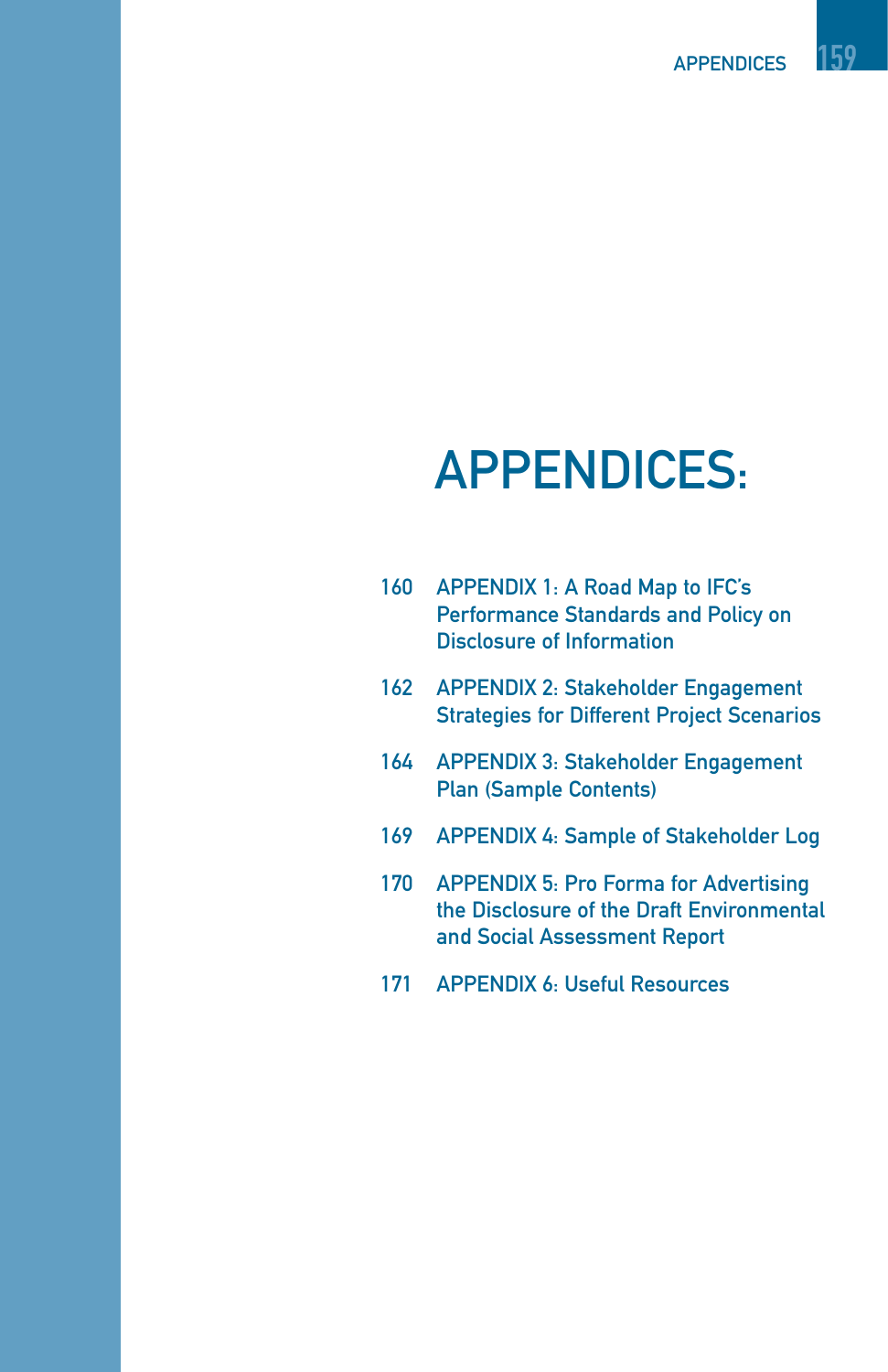# Appendix 1: A Road Map to IFC's Performance Standards and Policy on Disclosure of Information

The following tables are provided to assist readers in navigating through this handbook to find good practice guidance on various consultation, disclosure and engagement references contained in IFC's Performance Standards and Policy on Disclosure of Information. The Performance Standards on Social and Environmental Sustainability apply to IFC clients, whereas the Policy on Disclosure of Information applies to IFC.

| <b>PERFORMANCE STANDARD / ISSUE</b>                                          | <b>WHERE TO FIND IT?</b> |  |  |  |
|------------------------------------------------------------------------------|--------------------------|--|--|--|
| PS#1 - Social and Environmental Assessment and Management Systems            |                          |  |  |  |
| Information Disclosure                                                       | pp. 27-32                |  |  |  |
| Consultation                                                                 | pp. 33-62                |  |  |  |
| Free, Prior, and Informed Consultation (FPIC)                                | pp. 38, 48               |  |  |  |
| Informed participation                                                       | pp. 44-46                |  |  |  |
| Grievance mechanism                                                          | pp. 69-77                |  |  |  |
| <b>External Reporting</b>                                                    | pp. 87-98                |  |  |  |
| Management System                                                            | pp. 99-109               |  |  |  |
| PS#2 - Labor and Working Conditions                                          |                          |  |  |  |
| Consultation                                                                 | pp. 33-42                |  |  |  |
| PS#3 - Pollution Prevention and Abatement                                    |                          |  |  |  |
| Information Disclosure                                                       | pp. 27-31                |  |  |  |
| PS#4 - Community Health, Safety, and Security                                |                          |  |  |  |
| Information Disclosure                                                       | pp. 27-31                |  |  |  |
| PS#5 - Land Acquisition and Involuntary Resettlement                         |                          |  |  |  |
| Information Disclosure                                                       | pp. 27-31                |  |  |  |
| Consultation                                                                 | pp. 33-42                |  |  |  |
| Informed participation                                                       | pp. 44-46                |  |  |  |
| PS#6 - Biodiversity Conservation and Sustainable Natural Resource Management |                          |  |  |  |
| Consultation                                                                 | pp. 33-42                |  |  |  |

#### IFC PERFORMANCE STANDARDS FOR SOCIAL AND ENVIRONMENTAL SUSTAINABILITY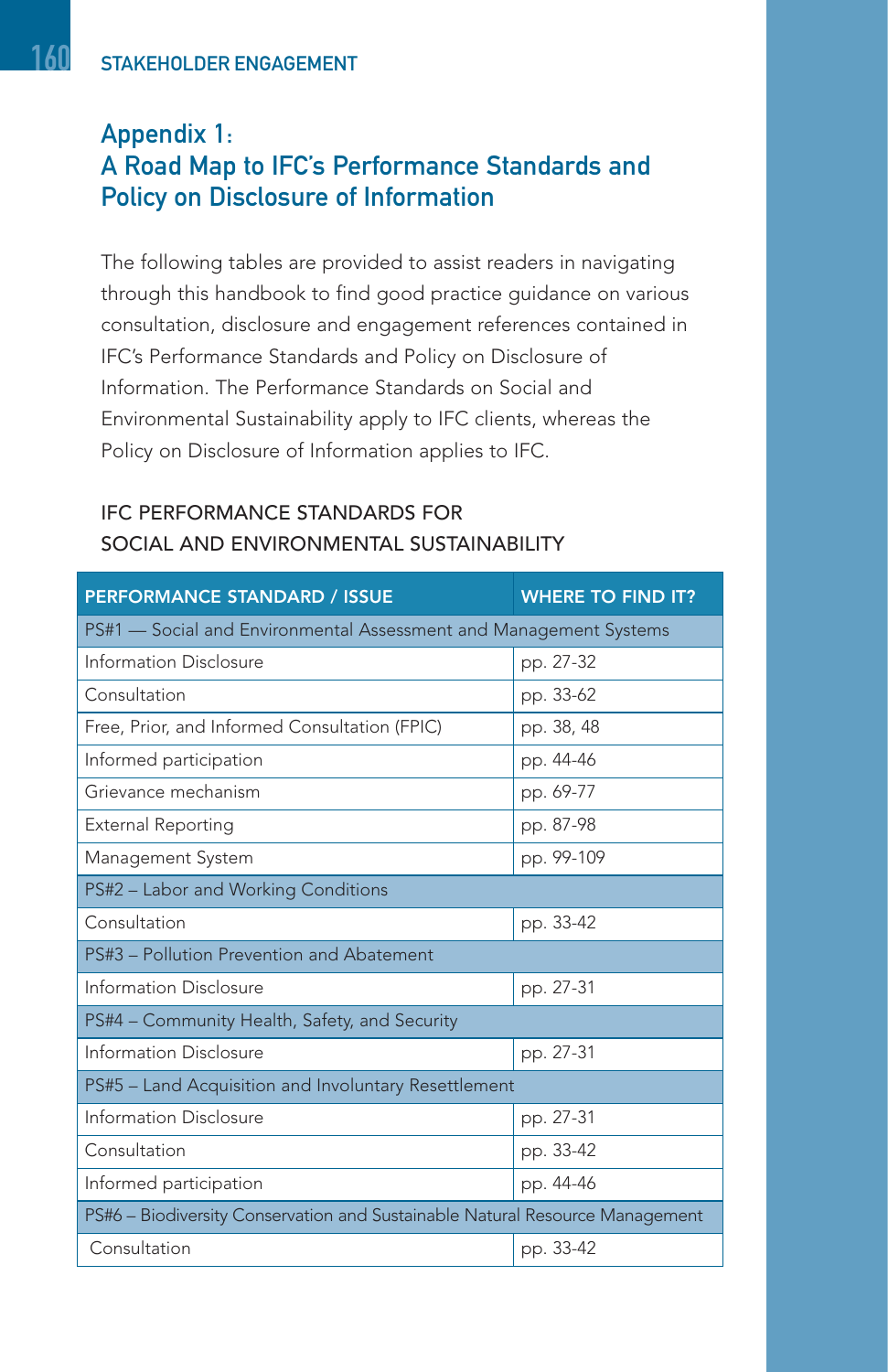# Appendix 1: A Road Map to IFC's Performance Standards and Policy on Disclosure of Information continued

### IFC PERFORMANCE STANDARDS FOR SOCIAL AND ENVIRONMENTAL SUSTAINABILITY

| <b>PERFORMANCE STANDARD / ISSUE</b> | <b>WHERE TO FIND IT?</b> |
|-------------------------------------|--------------------------|
| PS#7 - Indigenous Peoples           |                          |
| Information disclosure              | pp. 27-31, 51            |
| Consultation and FPIC               | pp. 47-55                |
| Informed participation              | pp. 44-46                |
| Good faith negotiation              | pp. 64-65                |
| PS#8 - Cultural Heritage            |                          |
| Consultation                        | pp. 33-42                |
| Informed participation              | pp. 44-46                |
| Good faith negotiation              | pp. 64-65                |

#### IFC POLICY ON DISCLOSURE OF INFORMATION

| <b>ISSUE</b>                                       | <b>WHERE TO FIND IT?</b> |
|----------------------------------------------------|--------------------------|
| General principles                                 |                          |
| Presumption in favor of disclosure                 | p. 28                    |
| Reasons for non-disclosure                         | p. 30                    |
| Disclosure of social and environmental information | pp. 27-32                |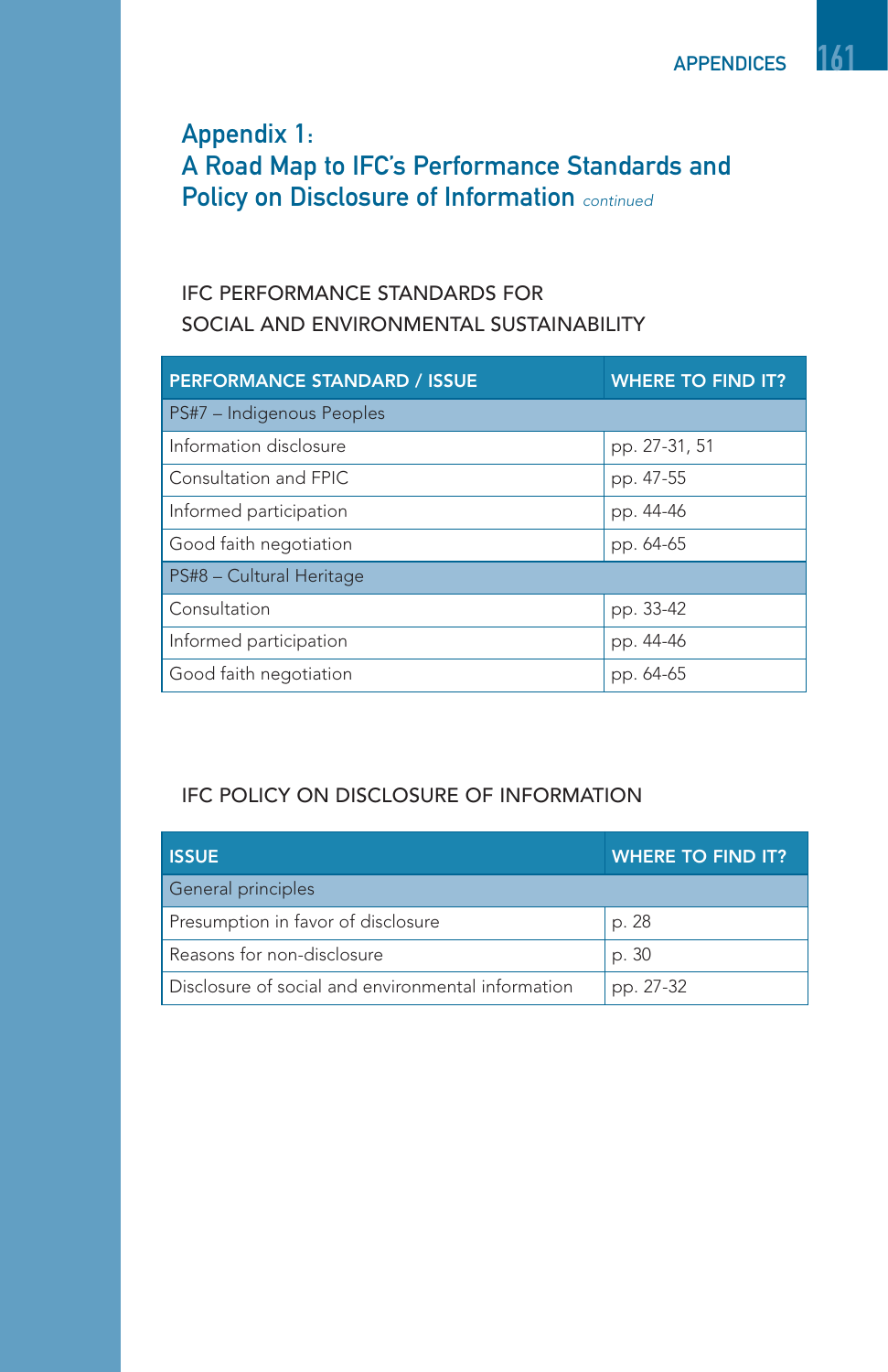# Appendix 2: Stakeholder Engagement Strategies for Different Project Scenarios

|                                                                                           | <b>PROJECTS</b><br>WITH MINIMAL<br><b>RISKS AND</b><br><b>STAKEHOLDER</b><br><b>ISSUES</b>                | <b>PROJECTS</b><br><b>WITH MODERATE</b><br><b>RISKS AND</b><br><b>STAKEHOLDER</b><br><b>ISSUES</b>                                                                                                                                                                                                                      | <b>CONTROVERSIAL PROJECTS, OR</b><br>PROJECTS WITH SIGNIFICANT<br><b>RISKS AND DIVERSE</b><br><b>STAKEHOLDER ISSUES</b>                                                                                                                                                                                                                                                                                                                                                                                                                                                                 |
|-------------------------------------------------------------------------------------------|-----------------------------------------------------------------------------------------------------------|-------------------------------------------------------------------------------------------------------------------------------------------------------------------------------------------------------------------------------------------------------------------------------------------------------------------------|-----------------------------------------------------------------------------------------------------------------------------------------------------------------------------------------------------------------------------------------------------------------------------------------------------------------------------------------------------------------------------------------------------------------------------------------------------------------------------------------------------------------------------------------------------------------------------------------|
| <b>Engagement</b><br>at the<br>project<br>concept<br>stage                                | Interviews with<br>qovernment<br>officials                                                                | Interviews with<br>key informants<br>and government<br>officials                                                                                                                                                                                                                                                        | Interviews with stakeholder<br>representatives, key informants,<br>and government officials<br>Stakeholder planning forum                                                                                                                                                                                                                                                                                                                                                                                                                                                               |
| <b>Engagement</b><br>during<br><b>ESIA</b> studies<br>and other<br>feasibility<br>studies | Interviews with<br>stakeholder<br>representa-<br>tives and key<br>informants<br><b>Public</b><br>meetings | Interviews with<br>stakeholder rep-<br>resentatives and<br>key informants<br>Issues scoping<br>workshops<br>Interviews with<br>focus groups<br>Meetings with<br>stakeholders<br>most disadvan-<br>taged by the<br>project<br>Public meetings<br><b>Newsletters</b><br>Open houses, in<br>field office and<br>project HQ | Community liaison officers<br>recruited and accompanying<br>environmental and social<br>specialists on ESIA studies<br>Interviews with stakeholder<br>representatives and key<br>informants<br>Issues scoping workshops<br>Participatory techniques used<br>to consult with focus groups<br>on impact-specific topics<br>Participatory techniques used<br>to consult with stakeholders<br>most disadvantaged by the<br>project<br>Stratified sample interviews<br>Public meetings<br><b>Newsletters</b><br>Open houses, in field office<br>and project HQ<br>Radio and TV notifications |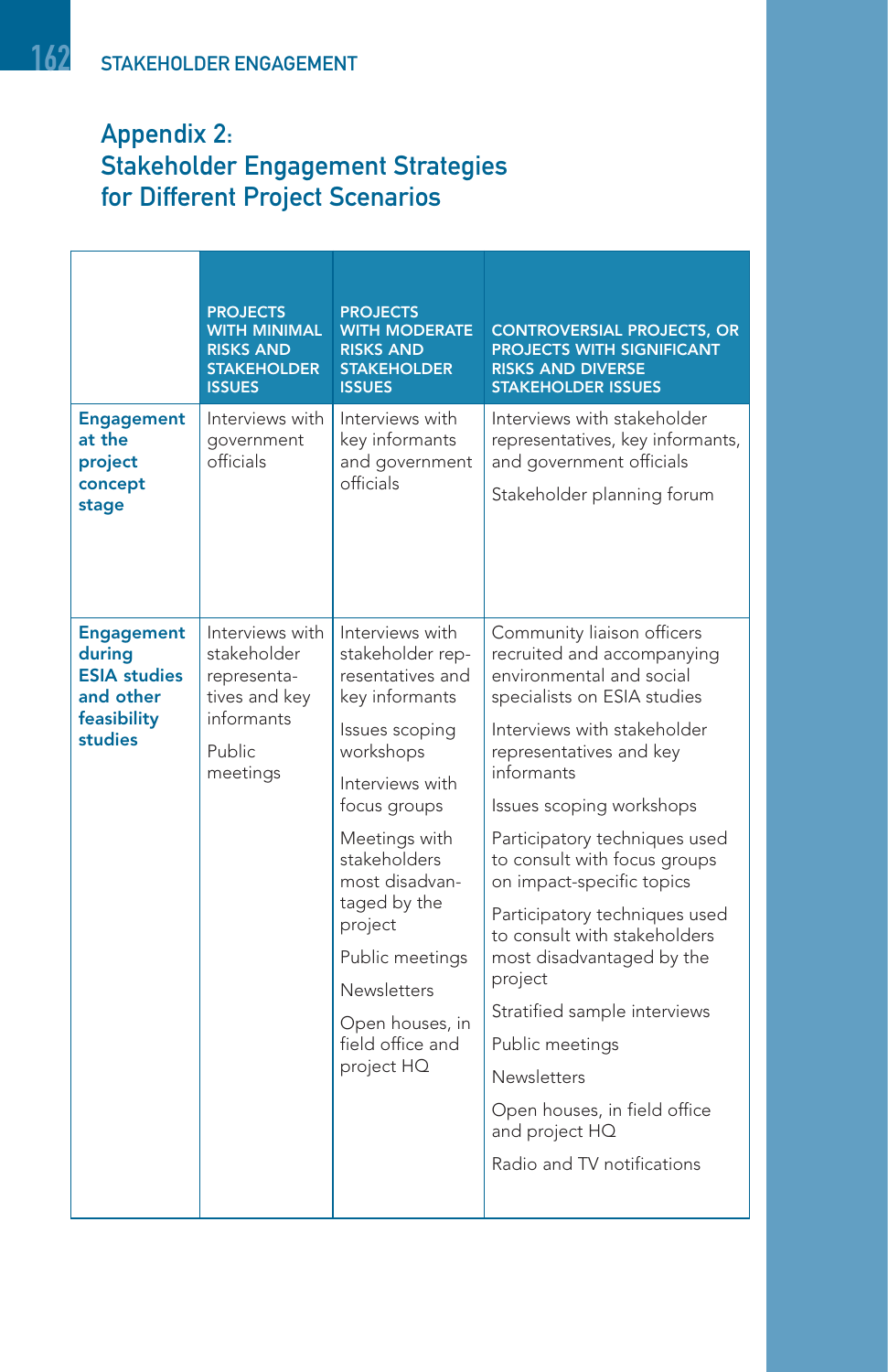# Appendix 2: Stakeholder Engagement Strategies for Different Project Scenarios continued

|                                                                                           | <b>PROJECTS</b><br><b>WITH MINIMAL</b><br><b>RISKS AND</b><br><b>STAKEHOLDER</b><br><b>ISSUES</b> | <b>PROJECTS</b><br><b>WITH MODERATE</b><br><b>RISKS AND</b><br><b>STAKEHOLDER</b><br><b>ISSUES</b>                                                                                                                                                                                                     | <b>CONTROVERSIAL PROJECTS, OR</b><br><b>PROJECTS WITH SIGNIFICANT</b><br><b>RISKS AND DIVERSE</b><br><b>STAKEHOLDER ISSUES</b>                                                                                                                                                                                                                                                                     |
|-------------------------------------------------------------------------------------------|---------------------------------------------------------------------------------------------------|--------------------------------------------------------------------------------------------------------------------------------------------------------------------------------------------------------------------------------------------------------------------------------------------------------|----------------------------------------------------------------------------------------------------------------------------------------------------------------------------------------------------------------------------------------------------------------------------------------------------------------------------------------------------------------------------------------------------|
| <b>Ongoing</b><br>engagement<br>during<br>construction<br>and<br>operations               | <b>Newsletters</b><br>Open houses,<br>in field office<br>or project HQ<br>Grievance<br>mechanisms | Annual/quarterly<br>targeted consul-<br>tation, e.g. with<br>specific stake-<br>holder groups<br>Annual stake-<br>holder percep-<br>tion surveys and<br>follow-up<br>Consultation<br>through<br>community<br>liaison officer<br><b>Newsletters</b><br>Open houses,<br>in field office<br>or project HQ | Participatory monitoring<br>Annual/quarterly targeted<br>consultation, e.g. with specific<br>stakeholder groups<br>Use of internet and other<br>means to disseminate<br>monitoring data<br>Annual/quarterly stakeholder<br>perception surveys and<br>follow-up<br>Annual/quarterly stratified<br>sample interviews<br>Newsletters<br>Radio and TV<br>Open houses, in field office<br>or project HQ |
| <b>Engagement</b><br>on new<br>stakeholder<br>issues and<br>concerns<br>that may<br>arise | Grievance<br>mechanisms                                                                           | Grievance<br>mechanisms<br>Annual inter-<br>views with key<br>informants and<br>stakeholder<br>representatives                                                                                                                                                                                         | Grievance mechanisms<br>(various)<br>Annual/quarterly household<br>questionnaires with project-<br>affected people<br>Annual/quarterly interviews<br>with key informants and<br>stakeholder representatives<br>Annual stakeholder events<br>and gatherings                                                                                                                                         |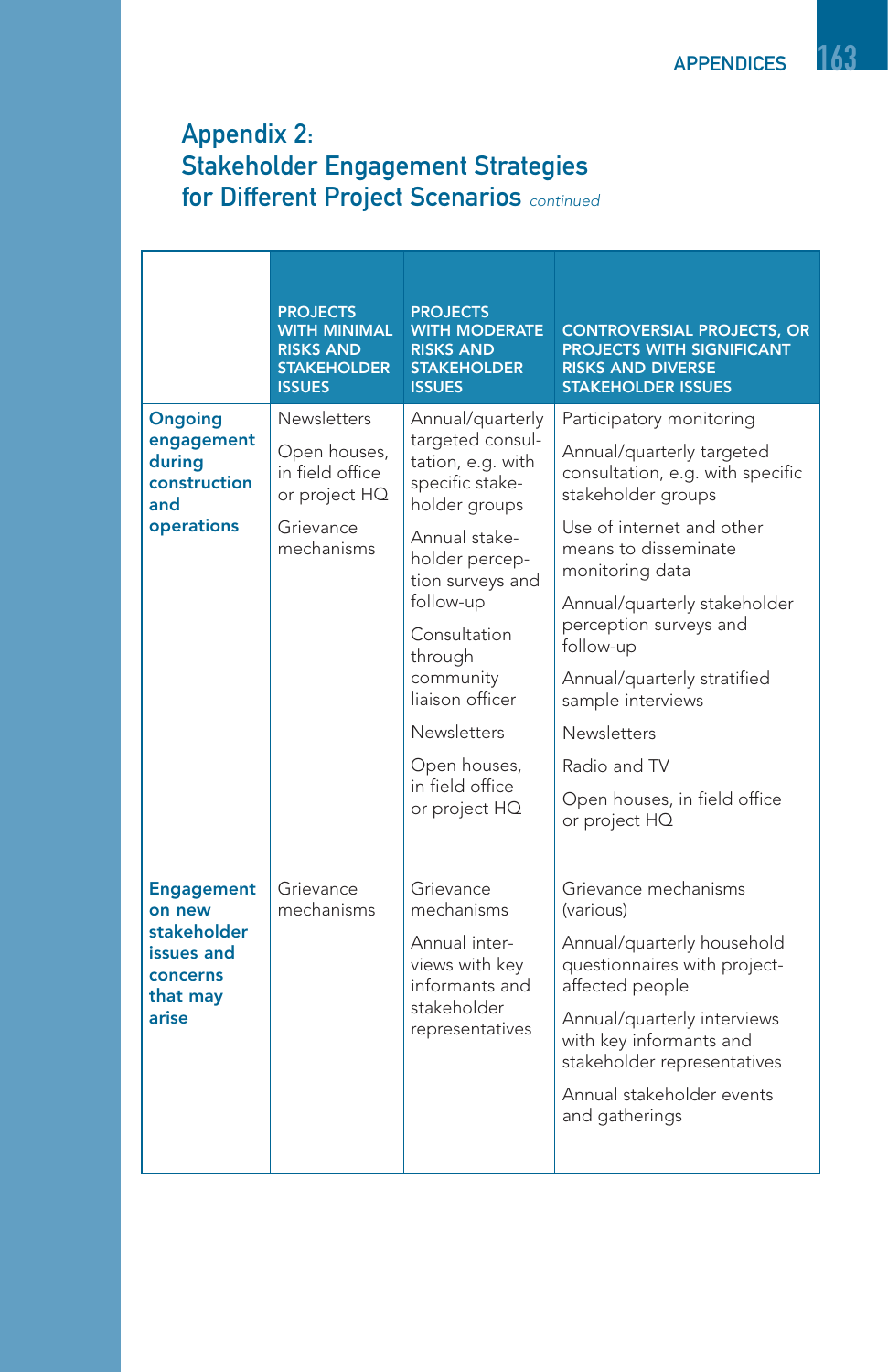# I. Key principles

Stakeholder engagement is about building and maintaining constructive relationships over time. It is an ongoing process between a company and its project stakeholders that extends throughout the life of the project and encompasses a range of activities and approaches, from information sharing and consultation, to participation, negotiation, and partnerships. The nature and frequency of this engagement should reflect the level of project risks and impacts. The purpose of a Stakeholder Engagement Plan is to describe a company's strategy and program for engaging with stakeholders in a culturally appropriate manner (whether it be for a single project or a range of company operations). The goal is to ensure the timely provision of relevant and understandable information. It is also to create a process that provides opportunities for stakeholders to express their views and concerns, and allows the company to consider and respond to them.

#### Key principles of effective engagement include:

- Providing meaningful information in a format and language that is readily understandable and tailored to the needs of the target stakeholder group(s)
- Providing information in advance of consultation activities and decision-making
- Disseminating information in ways and locations that make it easy for stakeholders to access it
- Respect for local traditions, languages, timeframes, and decisionmaking processes
- Two-way dialogue that gives both sides the opportunity to exchange views and information, to listen, and to have their issues heard and addressed
- Inclusiveness in representation of views, including women, vulnerable and/or minority groups
- Processes free of intimidation or coercion
- Clear mechanisms for responding to people's concerns, suggestions, and grievances
- Incorporating feedback into project or program design, and reporting back to stakeholders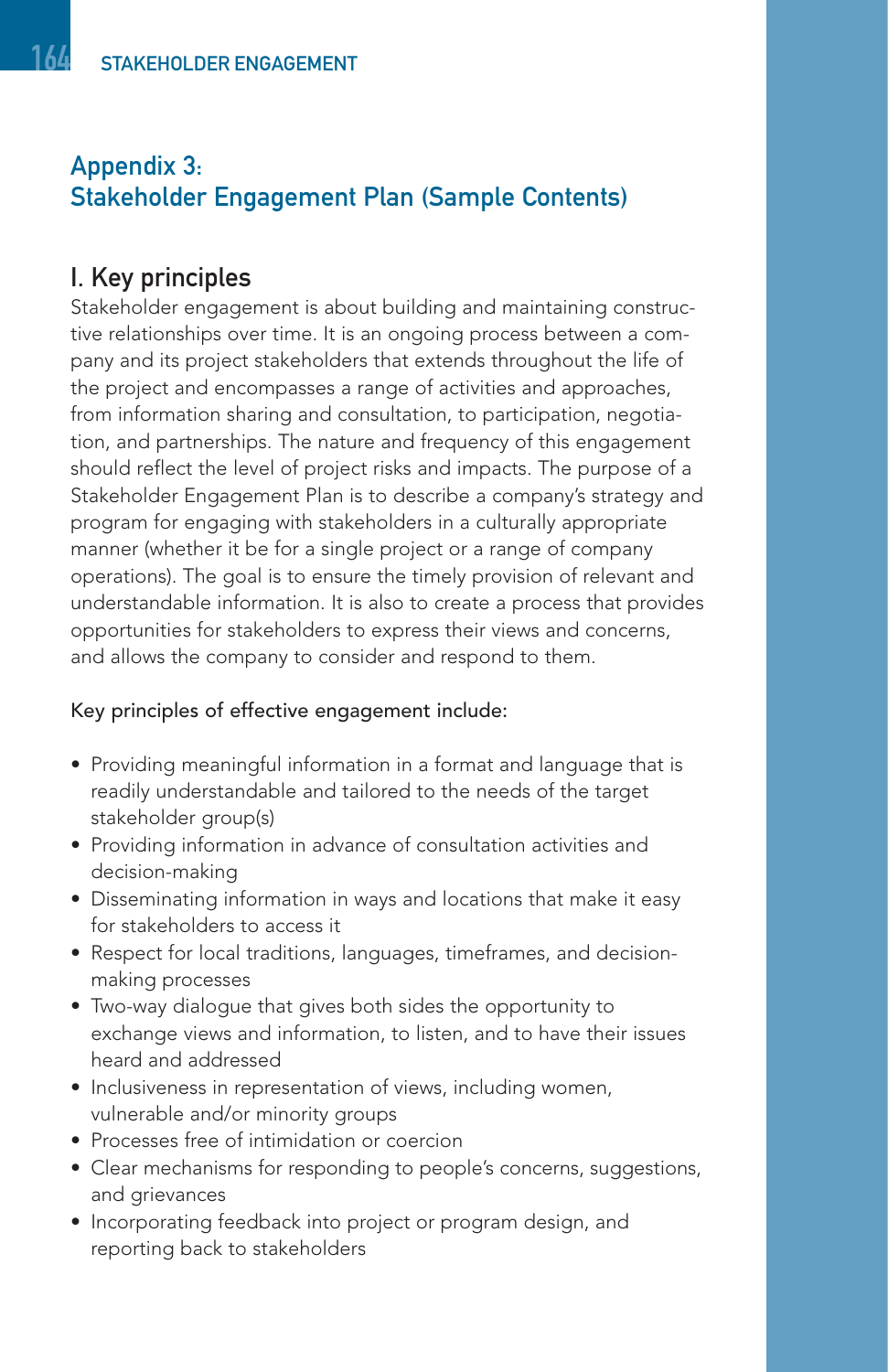# II. Contents of a Stakeholder Engagement Plan

#### A good Stakeholder Engagement Plan should:

- describe regulatory, lender, company, and/or other requirements for consultation and disclosure
- identify and prioritize key stakeholder groups
- provide a strategy and timetable for sharing information and consulting with each of these groups
- describe resources and responsibilities for implementing stakeholder engagement activities
- describe how stakeholder engagement activities will be incorporated into a company's management system

The scope and level of detail of the plan should be scaled to fit the needs of the project (or company operations).

#### 1. Introduction

Briefly describe the project (or the company's operations) including design elements and potential social and environmental issues. Where possible, include maps of the project site and surrounding area.

#### 2. Regulations and Requirements

Summarize any legal, regulatory, lender, or company requirements pertaining to stakeholder engagement applicable to the project or company operations. This may involve public consultation and disclosure requirements related to the social and environmental assessment process.

#### 3. Summary of any Previous Stakeholder Engagement Activities

If the company has undertaken any activities to date, including information disclosure and/or consultation, provide the following details:

- Type of information disclosed, in what forms (e.g. oral, brochure, reports, posters, radio, etc.), and how it was disseminated
- The locations and dates of any meetings undertaken to date
- Individuals, groups, and/or organizations that have been consulted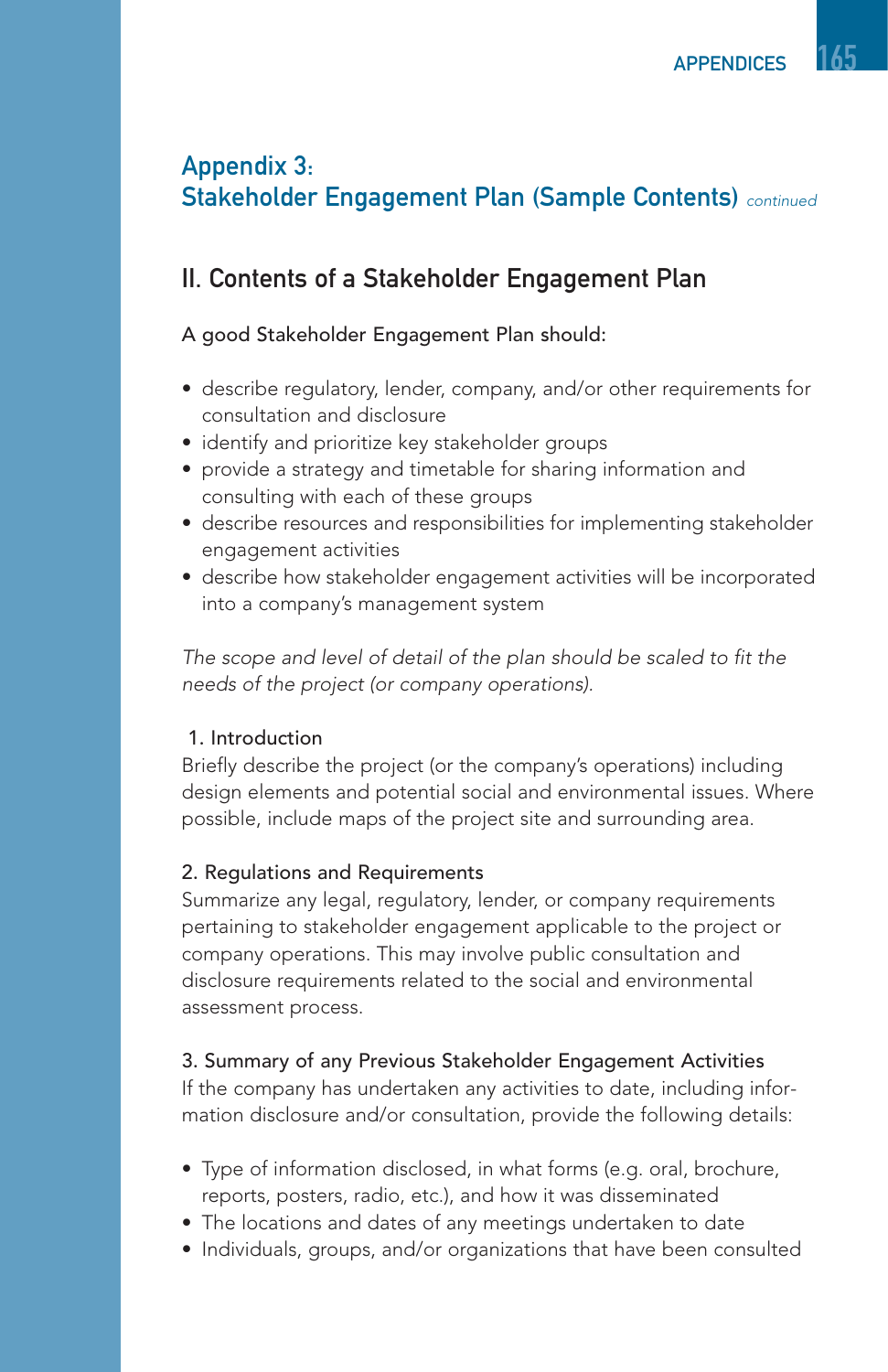- Key issues discussed and key concerns raised
- Company response to issues raised, including any commitments or follow-up actions
- Process undertaken for documenting these activities and reporting back to stakeholders

#### 4. Project Stakeholders

List the key stakeholder groups who will be informed and consulted about the project (or the company's operations). These should include persons or groups who:

- are directly and/or indirectly affected by the project (or the company's operations)
- have "interests" in the project or parent company that determine them as stakeholders
- have the potential to influence project outcomes or company operations

(Examples of potential stakeholders are affected communities, local organizations, NGOs, and government authorities. Stakeholders can also include politicians, other companies, labor unions, academics, religious groups, national social and environmental public sector agencies, and the media.)

#### 5. Stakeholder Engagement Program

- Summarize the purpose and goals of the program (either projectspecific or corporate).
- Briefly describe what information will be disclosed, in what formats, and the types of methods that will be used to communicate this information to each of the stakeholder groups identified in section 4 above. Methods used may vary according to target audience, for example:
	- Newspapers, posters, radio, television
	- Information centers and exhibitions or other visual displays
	- Brochures, leaflets, posters, non-technical summary documents and reports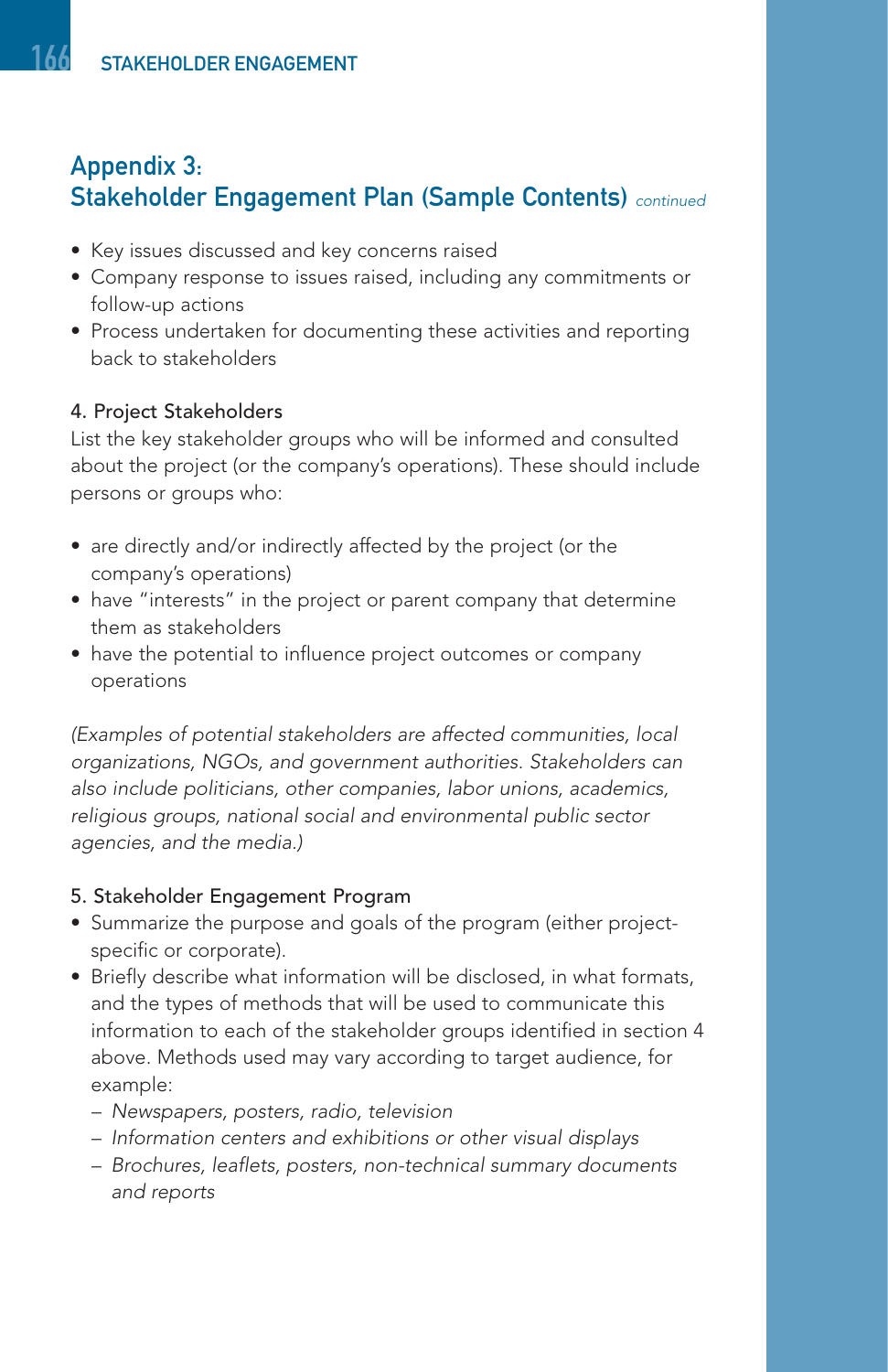- Briefly describe the methods that will be used to consult with each of the stakeholder groups identified in section 4. Methods used may vary according to target audience, for example:
	- Interviews with stakeholder representatives and key informants
	- Surveys, polls, and questionnaires
	- Public meetings, workshops, and/or focus groups with specific groups
	- Participatory methods
	- Other traditional mechanisms for consultation and decision-making
- Describe how the views of women and other relevant sub-groups (e.g. minorities, elderly, youth etc.) will be taken into account during the process.
- Describe any other engagement activities that will be undertaken, including participatory processes, joint decision-making, and/or partnerships undertaken with local communities, NGOs, or other project stakeholders. Examples include benefit-sharing programs, community development initiatives, resettlement and development programs, and/or training and micro-finance programs.

#### 6. Timetable

Provide a schedule outlining dates and locations when various stakeholder engagement activities, including consultation, disclosure, and partnerships will take place and the date by which such activities will be incorporated into the company's management system (at either the project or corporate level).

#### 7. Resources and Responsibilities

Indicate what staff and resources will be devoted to managing and implementing the company's Stakeholder Engagement Program. Who within the company will be responsible for carrying out these activities? What budget has been allocated toward these activities?

For projects (or multiple company operations) with significant or diverse impacts and multiple stakeholder groups, it is good practice for a company to hire a qualified Community Liaison Officer(s) to arrange and facilitate these activities at the project and/or corporate level. Integration of the community liaison function with other core business functions is also important, as is management involvement and oversight.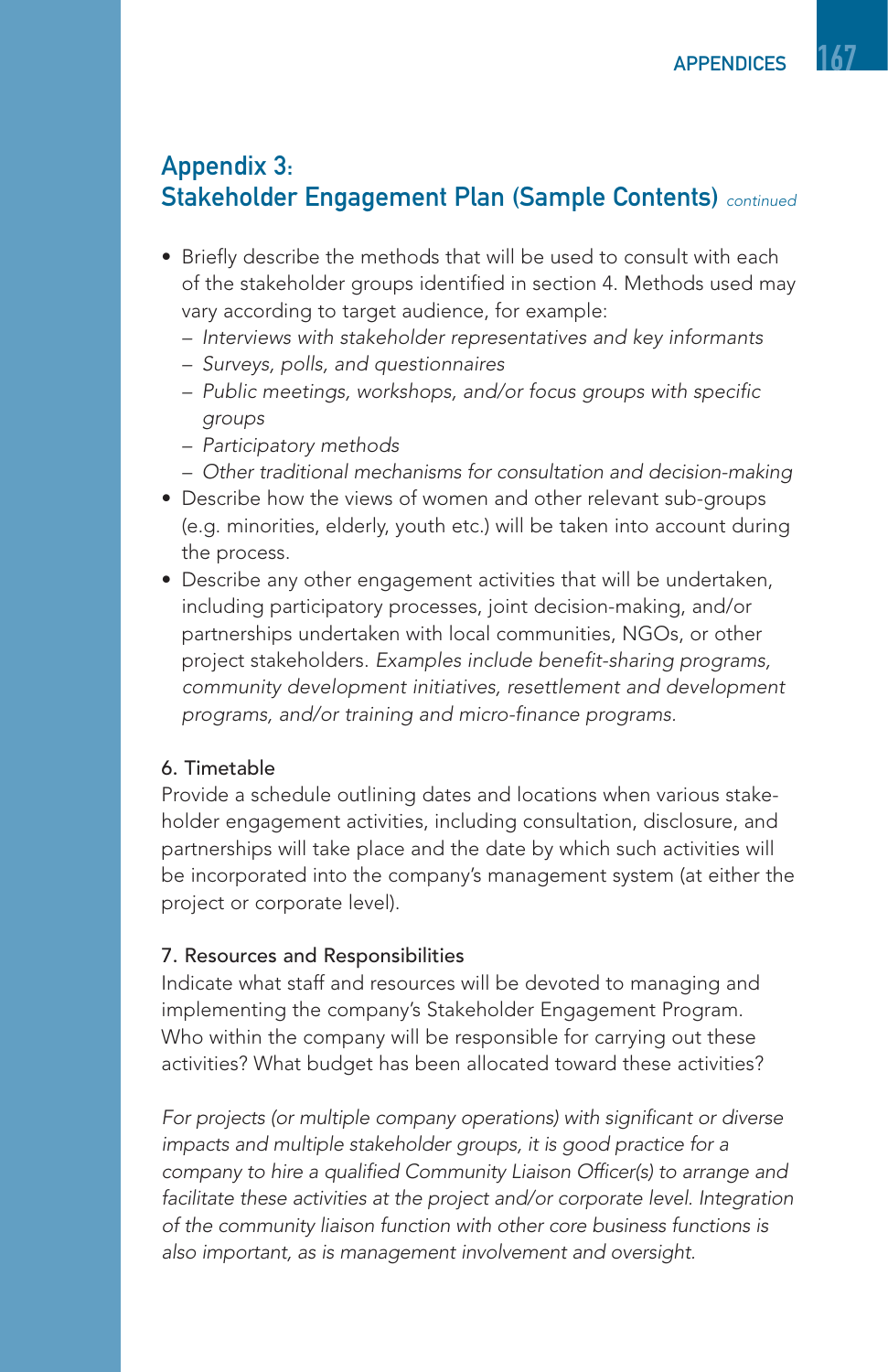#### 8. Grievance Mechanism

Describe the process by which people affected by the project (or company's operations) can bring their grievances to the company for consideration and redress. Who will receive public grievances, how and by whom will they be resolved, and how will the response be communicated back to the complainant?

#### 9. Monitoring and Reporting

Describe any plans to involve project stakeholders (including affected communities) or third-party monitors in the monitoring of project impacts and mitigation programs.

Describe how and when the results of stakeholder engagement activities will be reported back to affected stakeholders as well as broader stakeholder groups?

Examples include social and environmental assessment reports; company newsletters; annual monitoring reports submitted to lenders; company annual report; company or corporate sustainability report.

#### 10. Management Functions

How will stakeholder engagement activities be integrated into the company's environmental and social management system and with other core business functions?

- Who will have management oversight for the program?
- What are the plans for hiring, training, and deploying staff to undertake stakeholder engagement work?
- What will be the reporting lines between community liaison staff and senior management?
- How will the company's stakeholder engagement strategy be communicated internally?
- What management tools will be used to document, track, and manage the process? (e.g. stakeholder database, commitments register, etc.)
- For projects or company operations involving contractors, how will the interaction between contractors and local stakeholders be managed to ensure good relations?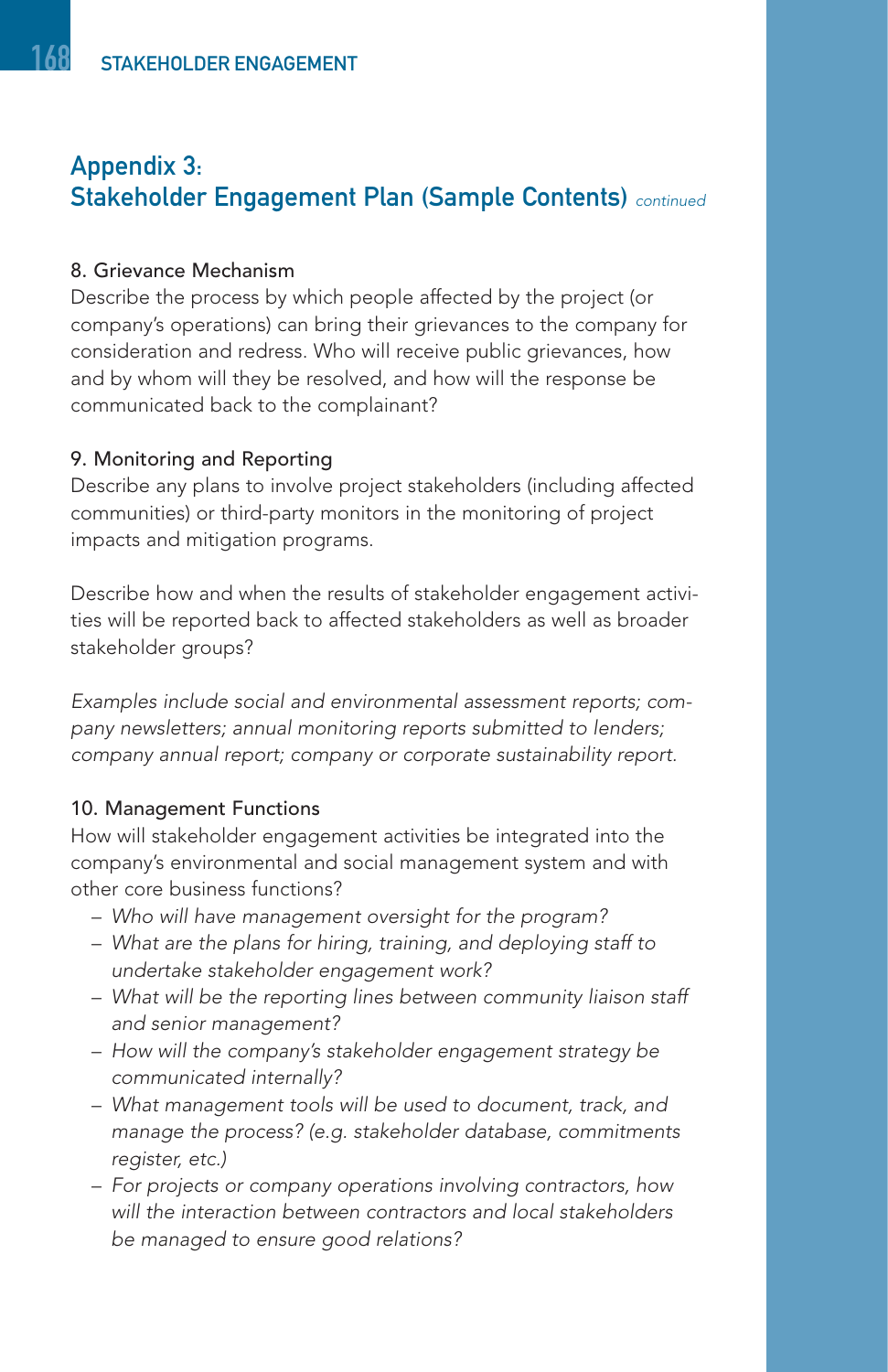## Appendix 4: Sample of Stakeholder Log

| DATE/<br><b>PLACE</b>                                    | <b>COMPANY</b><br><b>STAFF IN</b><br><b>ATTENDANCE</b>                                        | <b>CONTACT PERSONS/</b><br><b>ORGANIZATION</b>                                                                                           | MEETING SUMMARY/<br><b>KEY ISSUES RAISED</b>                                                                                                                    | <b>FOLLOW-UP</b><br><b>ACTIONS</b>                                                                                                    |
|----------------------------------------------------------|-----------------------------------------------------------------------------------------------|------------------------------------------------------------------------------------------------------------------------------------------|-----------------------------------------------------------------------------------------------------------------------------------------------------------------|---------------------------------------------------------------------------------------------------------------------------------------|
| Jan 17, 2007<br>Ahskala<br>Community<br>Center,<br>India | Savita Dey and<br>Amit Rao,<br>Community<br>Liaison Officers<br>Krishna Das,<br>Plant Manager | Ashkala and Simrit<br>villages, community<br>meetings<br>Sri Bhavan, local NGO<br>Government represen-<br>tative from local<br>panchayat | Land acquisition<br>timetable and compensa-<br>tion issues: location of<br>construction work camp;<br>concerns about speed of<br>trucks on village roads        | KD to speak<br>to contractor<br>re: speeding/<br>safety issues.<br>SD, AR to<br>prepare<br>information<br>pamphlet on<br>land issues. |
| Jan 28, 2007<br>Simrit village                           | Savita Dey                                                                                    | Female landowner &<br>village math teacher                                                                                               | Discussion related to<br>land acquisition process<br>& use of compensation.                                                                                     | $SD$ to<br>follow up                                                                                                                  |
| Feb 4, 2007<br>Ashkala                                   | Savita Dey,<br>Amit Rao<br>Plant manager<br><b>HSE</b> officer                                | 60+ male and female<br>community members                                                                                                 | Concerns related to<br>safety of plant near their<br>dwellings.                                                                                                 | HSE officer to<br>follow up with<br>community<br>members                                                                              |
| Feb 4, 2007<br>Ashkala                                   | Amit Rao, CLO                                                                                 | Elderly landowner:<br>Ms. Rita Shukla + 10<br>family members.                                                                            | Discussion related to<br>land titling process &<br>compensation for fruit<br>trees.                                                                             | Distribute<br>written<br>information<br>pamphlet                                                                                      |
| Feb 6, 2007<br>Simrit Town                               | Amit Rao,<br>Savita Dey, ESIA<br>consultant team                                              | Municipality Head:<br>Mr. Basu Kumar + 5<br>other male community<br>members                                                              | General discussion<br>related to construction<br>impacts, safety, employ-<br>ment, land acquisition,<br>and use of compensation.                                | Follow up<br>at next<br>community<br>meeting                                                                                          |
| Feb 13, 2007<br>Hamradi<br>town center                   | Amit Rao,<br>Savita Dey, ESIA<br>consultant team                                              | Municipality Head:<br>Mr. Hasan<br>Municipal Office                                                                                      | General discussion related<br>to village needs & priori-<br>ties, construction impacts,<br>safety, employment<br>(village not affected by<br>land acquisition). | Send<br>information<br>as requested.                                                                                                  |
| Feb 13, 2007<br>Ashkala                                  | Savita Dey and<br>Amit Rao,<br>Community<br>Liaison Officers                                  | 10 local male<br>community members                                                                                                       | General discussion relat-<br>ed to employment and<br>skills training.                                                                                           | Update village<br>employment<br>list                                                                                                  |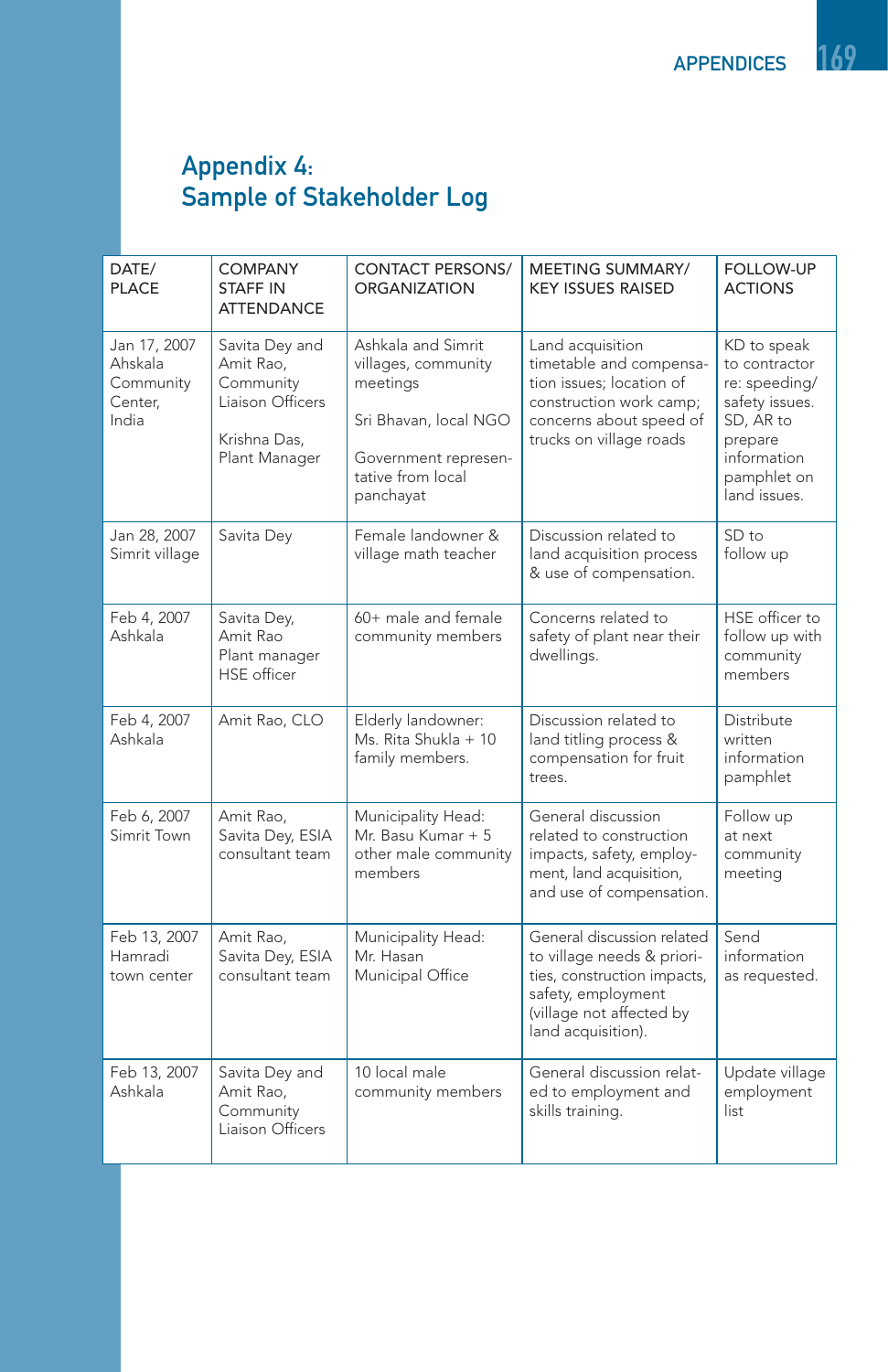## Appendix 5: Pro Forma for Advertising the Disclosure of the Draft Environmental and Social Assessment Report

[Company name], [Company structure and main investors], propose to [build/operate/manage/expand] a [type of project] at [location(s)].

Construction of the project is expected to commence on [date] and completion is targeted for [date].

A draft Social and Environmental Assessment (SEA) for the [project activities] has been completed by [consultant's name].

The draft SEA report includes information on the:

- Project description
- Relevant legislation
- Potential impacts and benefits
- Proposed mitigation measures
- Environmental and social action plan
- Other supporting studies

The draft SEA documents and a non-technical Executive Summary will be available for public review and comment on [dates and time of availability] at the following places:

[Address of government] [Address of company] [Address of other institutions/libraries/community centers accessible to local stakeholders]

Members of the public are invited to comment on the draft documents by [date of comment deadline]. Those unable to review the documents at the location(s) mentioned above, please contact [project company name] at [project sponsor's address] or on [project sponsor's telephone number and email address].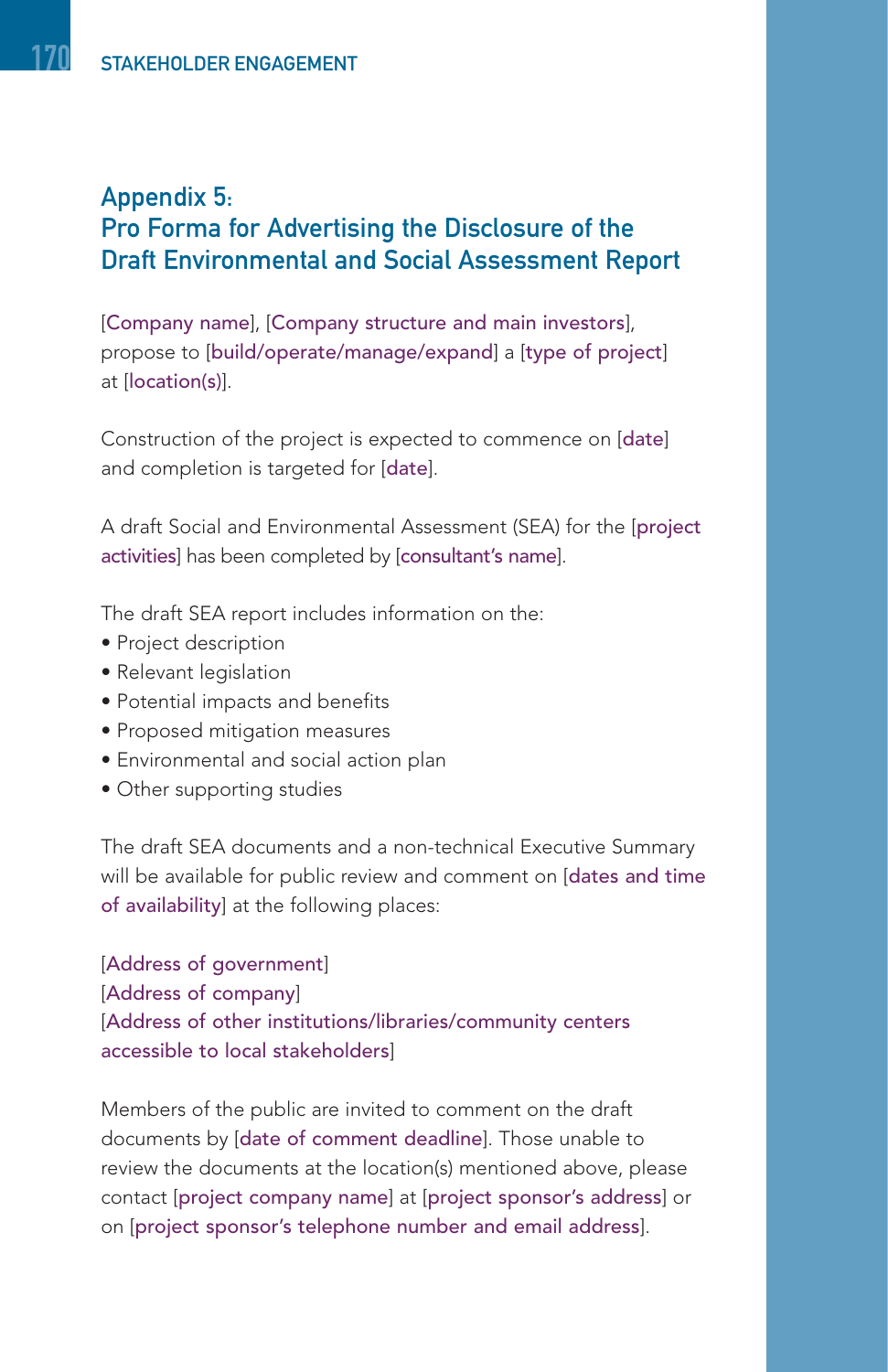## Appendix 6: Useful Resources

AccountAbility. AA1000SES, Stakeholder Engagement Standard. www.accountability21.net

Business for Social Responsibility. Issue Brief: Stakeholder Engagement. 2003. http://www.bsr.org/CSRResources/IssueBriefDetail.cfm?DocumentID=48813

Canadian International Development Agency (CIDA). Policy and Resources on Gender Equality. www.acdi-cida.gc.ca/CIDAWEB/acdicida.nsf/En/EMA-218123616-NN9

CDA Collaborative Learning Projects. Stakeholder Consultation Issue Paper. November 2004. www.cdainc.com

Department for International Development (DFID). Tools for Development: A Handbook for Those Engaged in Development Activity. 2002. www.dfid.gov.uk/pubs/files/toolsfordevelopment.pdf

ESMAP, the World Bank and ICMM. Community Development Toolkit. 2005. www.esmap.org, www.worldbank.org, www.icmm.com

Equator Principles. www.equator-principles.com

Global Reporting Initiative. www.globalreporting.org

Institute of Development Studies (IDS) – Bridge. Gender and Participation. www.bridge.ids.ac.uk/reports\_gender\_CEP.html#Participation

International Association for Public Participation. www.iap2.org